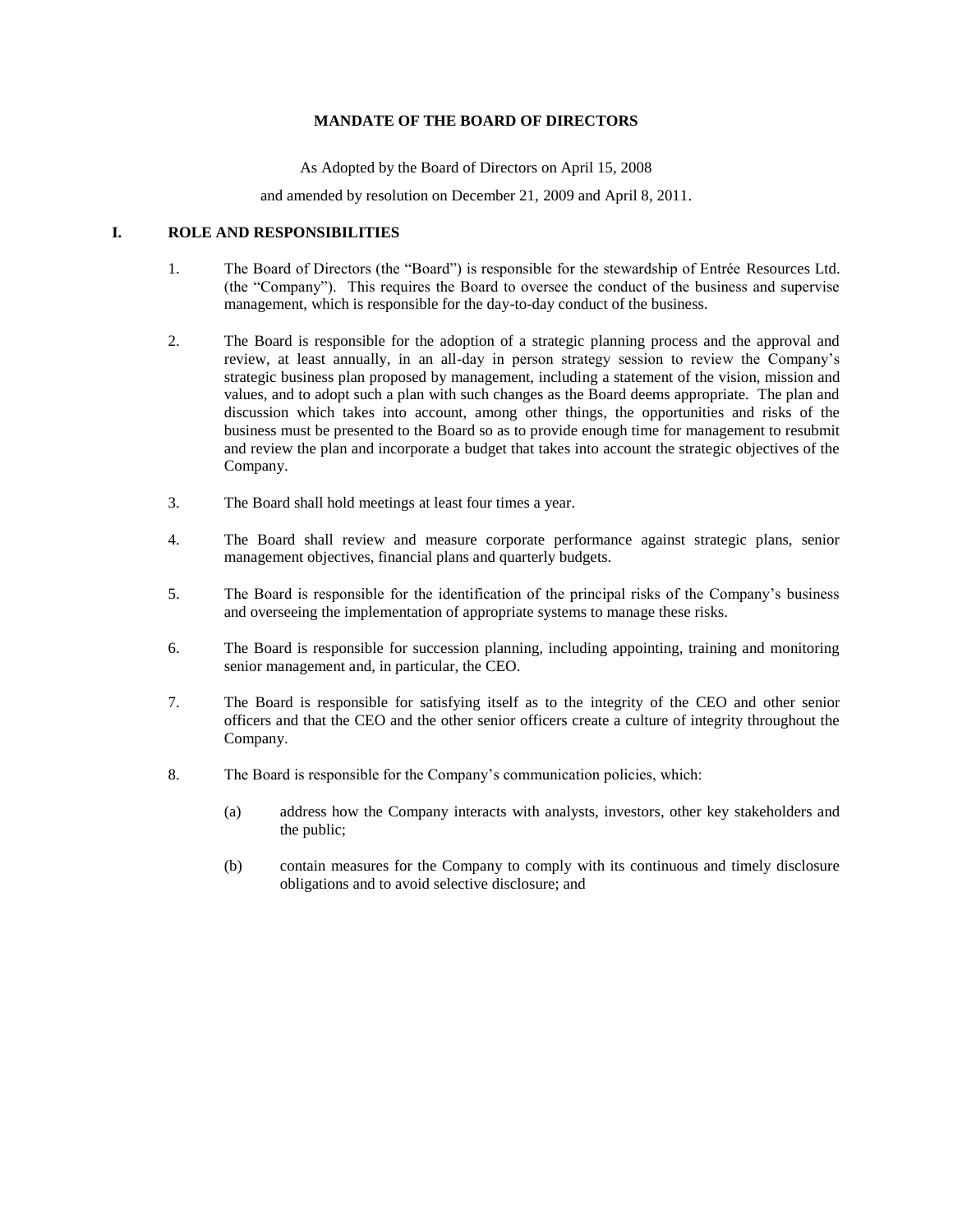- (c) are reviewed at least annually.
- 9. The Board is responsible for the integrity of the Company's internal control and management information systems.
- 10. The Board is responsible for acting in accordance with all applicable laws, the Company's Articles and the Company's Code of Business Conduct and Ethics.
- 11. The Board and each individual director is responsible for acting in accordance with the obligations imposed by the *Business Corporations Act* (British Columbia). In exercising their powers and discharging their duties, each director shall:
	- (a) act honestly and in good faith with a view to the best interests of the Company;
	- (b) exercise the care, diligence and skill that a reasonably prudent person would exercise in comparable circumstances;
	- (c) exercise independent judgement regardless of the existence of relationships or interests which could interfere with the exercise of independent judgement; and
		- (i) disclose to the Company, in writing or by having it entered in the minutes of meetings of directors, the nature and extent of any interest that the director has in a material contract or material transaction, whether made or proposed, with the Company if the director is a party to the contract or transaction, is a director or officer, or an individual acting in a similar capacity, of a party to the contract or transaction, or, has a material interest in a party to the contract or transaction; and
		- (ii) such director shall refrain from voting on any resolution to approve such contract or transaction unless it relates to the directors' remuneration in that capacity, is for the directors' indemnity or insurance or is a contract or transaction with an affiliate.
	- (d) demonstrate a willingness to listen as well as to communicate their opinions, openly and in a respectful manner.
- 12. The Board and each individual director is responsible for making all reasonable efforts to attend meetings of the Board as required, and to review in advance all meeting materials distributed in connection therewith.
- 13. The Board has the authority to appoint a managing director or to establish committees and appoint directors to act as managing director or to be members of these committees. The Board may not delegate to such managing director or committees the power to:
	- (a) submit to the shareholders any question or matter requiring the approval of the shareholders;
	- (b) fill a vacancy among the directors or in the office of auditor, or appoint additional directors;
	- (c) issue securities, except as specifically authorized by the directors;
	- (d) issue shares of a series, except as specifically authorized by the directors;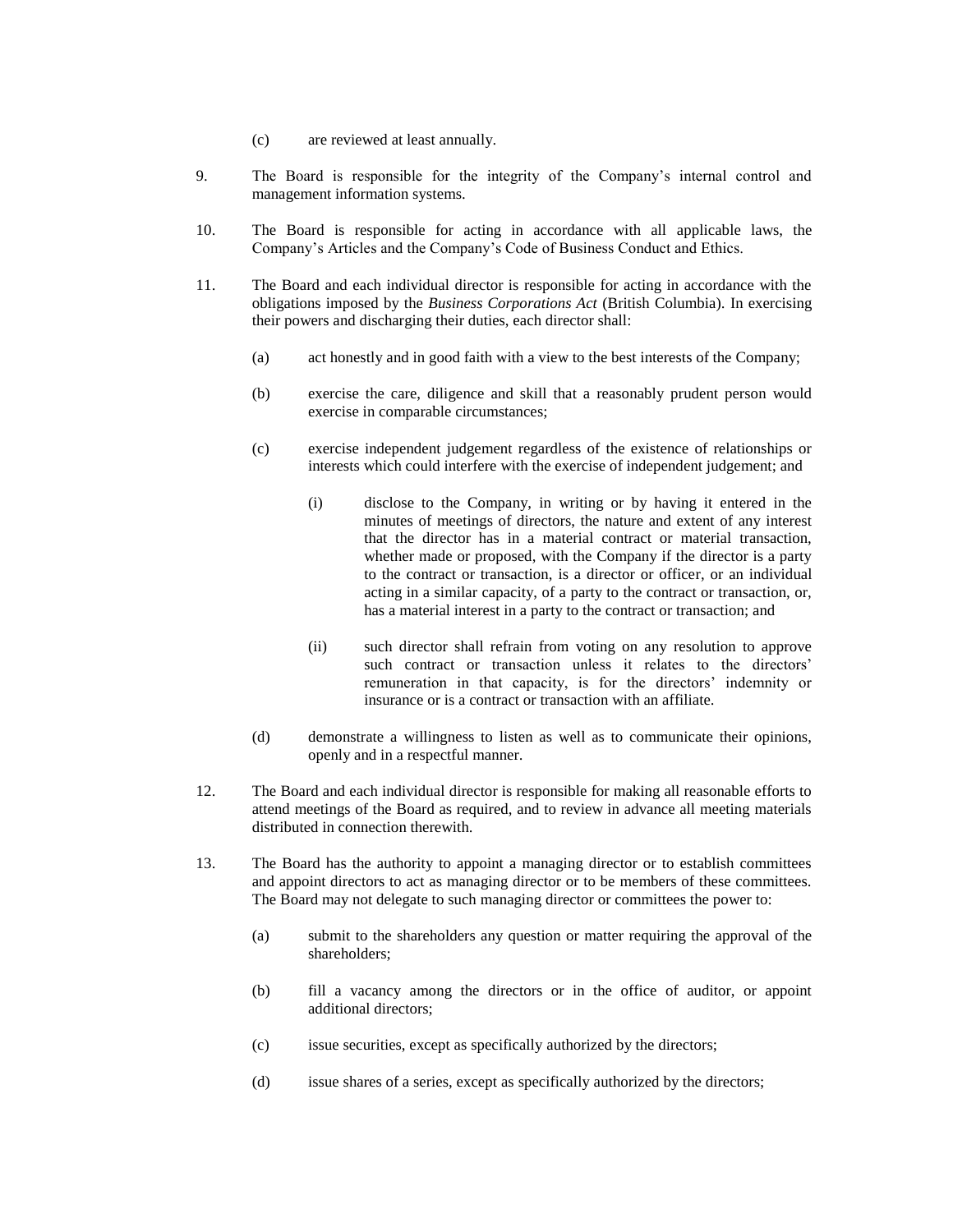- (e) declare dividends;
- (f) purchase, redeem or otherwise acquire shares issued by the Company;
- (g) pay a commission to any person in consideration of his purchasing or agreeing to purchase shares of the Company from the Company or from any other person, or procuring or agreeing to procure purchasers for any such shares;
- (h) approve a management proxy circular, take-over bid circular or directors' circular;
- (i) approve financial statements to be put before an annual meeting of shareholders; and
- (j) adopt, amend or repeal bylaws.
- 14. The matters to be delegated to committees of the Board and the constitution of such committees are to be assessed annually or more frequently, as circumstances require. From time to time the Board may create an ad hoc committee to examine specific issues on behalf of the Board. The following are the current committees of the Board:
	- (a) the Audit Committee, consisting of not less than three directors, each of whom must be an "unrelated or "independent" director under applicable securities laws and stock exchange rules. The role of the Audit Committee is to provide oversight of the Company's financial management and of the design and implementation of an effective system of internal financial controls as well as to review and report to the Board on the integrity of the financial statements of the Company, its subsidiaries and associated companies.
	- (b) the Corporate Governance and Nominating Committee, consisting of not less than three directors, each of whom must be an "unrelated" or "independent" director under applicable securities laws and stock exchange rules. The role of the Corporate Governance and Nominating Committee is to:
		- (i) develop and monitor the effectiveness of the Company's system of corporate governance;
		- (ii) establish procedures for the identification of new nominees to the Board and lead the candidate selection process;
		- (iii) develop and implement orientation procedures for new directors;
		- (iv) assess the effectiveness of directors, the Board and the various committees of the Board;
		- (v) ensure appropriate corporate governance and the proper delineation of the roles, duties and responsibilities of management, the Board, and its committees; and
		- (vi) assist the Board in setting the objectives for the CEO and evaluating CEO performance.
	- (c) the Compensation Committee, consisting of not less than three directors, each of whom must be an "unrelated or "independent" director under applicable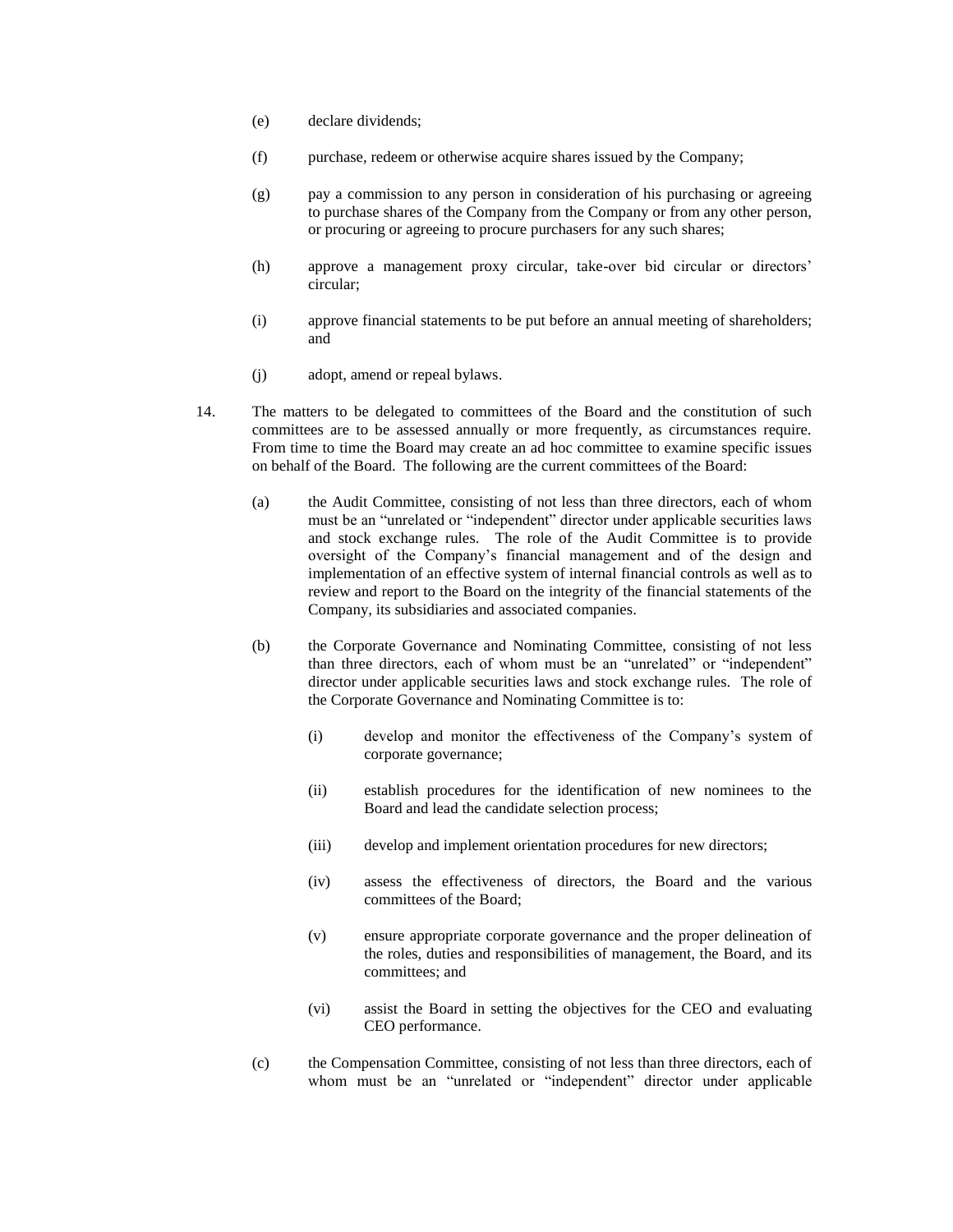securities laws and stock exchange rules. The role of the Compensation Committee is to:

- (i) establish a remuneration and benefits plan for directors, senior management and other key employees;
- (ii) review the adequacy and form of compensation of directors and senior management;
- (iii) establish a plan of succession;
- (iv) undertake the performance evaluation of the CEO in consultation with the Chair of the Board, if not the CEO; and
- (v) make recommendations to the Board.
- (d) the Technical Committee, which is comprised of at least three directors, one of whom is "unrelated" and "independent" under applicable securities laws and stock exchange rules. All of the members of the Committee must be an engineer or geoscientist, or otherwise have sufficient expertise to comprehend and evaluate the technical issues associated with the Company's mining properties. The mandate of the Technical Committee is to review and make recommendations to the Board relating to the approval of budgets, exploration programs and other activities related to the Company's mining properties.

## **II. COMPOSITION**

- 1. From time to time the Board or an appropriate committee of the Board shall review the size of the Board to ensure that the size facilitates effective decision-making.
- 2. The Board shall be composed of a majority of directors who qualify as "unrelated" or "independent" directors under applicable securities laws and applicable stock exchange rules. The determination of whether an individual director is "unrelated" or "independent" is the responsibility of the Board.
- 3. If at any time the Company has a shareholder with the ability to exercise a majority of the votes for the election of the Board (a "Significant Shareholder"), the Board will include a number of directors who do not have interests in or relationships with either the Company or such Significant Shareholder and who fairly reflects the investment in the Company by shareholders other than such Significant Shareholder.
- 4. The Board should, as a whole, have the following competencies and skills:
	- (a) knowledge of the mining industry;
	- (b) knowledge of current corporate governance standards;
	- (c) technical and market knowledge sufficient to understand the challenges and risks associated with the development of the Company; and
	- (d) financial and accounting expertise.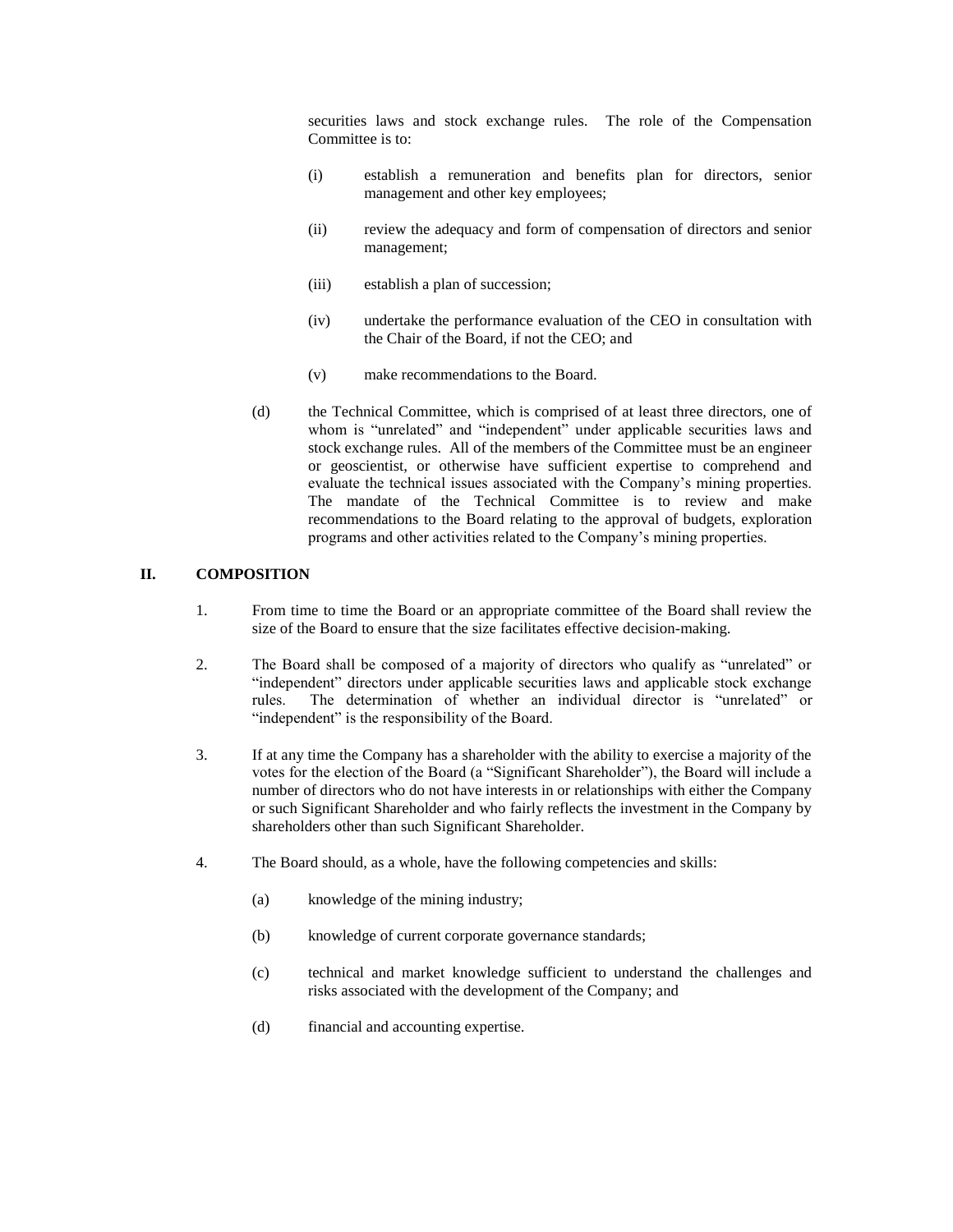## **III. PROCEDURES TO ENSURE EFFECTIVE OPERATION**

- 1. The Board recognizes the importance of having procedures in place to ensure the effective and independent operation of the Board.
- 2. If the Chair of the Board is not a member of management, the Chair shall be responsible for overseeing that the Board discharges its responsibilities. If the Chair is a member of management, responsibility for overseeing that the Board discharges its responsibility shall be assigned to a non-management director.
- 3. The Board has complete access to the Company's management. The Board shall require timely and accurate reporting from management and shall regularly review the quality of management's reports.
- 4. An individual director may engage an external adviser at the expense of the Company in appropriate circumstances. Such engagement is subject to the approval of the Corporate Governance and Nominating Committee.
- 5. The Board shall provide an orientation and education program for new recruits to the Board as well as continuing education on topics relevant to all directors.
- 6. The Board shall institute procedures for receiving shareholder feedback.
- 7. The Board requires management to run the day-to-day operations of the Company, including internal controls and disclosure controls and procedures.
- 8. The non-management directors shall meet at least twice yearly without any member of management being present.
- 9. The Board sets appropriate limits on management's authority. Accordingly, the following decisions require the approval of the Board:
	- (a) the approval of the annual and quarterly (unless delegated to the Audit Committee) financial statements;
	- (b) the approval of the annual budget;
	- (c) any equity or debt financing, other than debt incurred in the ordinary course of business such as trade payables;
	- (d) entering into any license, strategic alliance, partnership or other agreement outside the ordinary course of business;
	- (e) the acquisition and assignment of material assets (including intellectual property and fixed assets) outside of the ordinary course of business;
	- (f) payment of dividends;
	- (g) proxy solicitation material;
	- (h) projected issuances of securities from treasury by the Company as well as any projected redemption of such securities;
	- (i) any material change to the business of the Company;